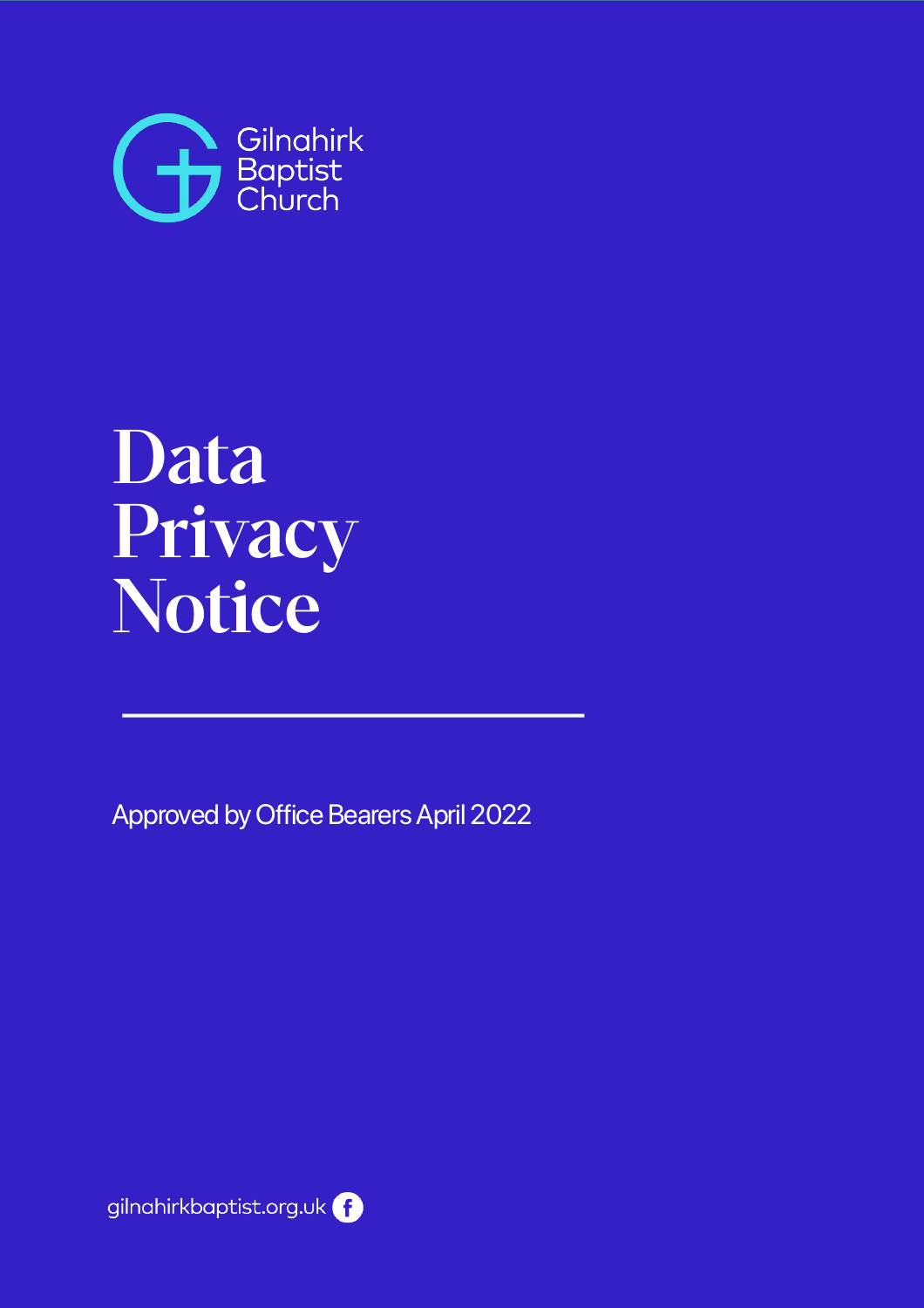# Data Privacy Notice

# **1. Personal data**

The processing of personal data is governed by the General Data Protection Regulation (the "GDPR"). Gilnahirk Baptist Church collects and processes personal information, or personal data, relating to its members, staff, volunteers and those connected with church activities. This personal information may be held by Gilnahirk Baptist Church on paper or in electronic format.

# **2. Controller of data**

We, Gilnahirk Baptist Church, are the data controller (contact details below). This means that we decide how your personal data is processed and for what purposes. Gilnahirk Baptist Church is committed to being transparent about how it handles your personal information, to protecting the privacy and security of your personal information and to meeting its data protection obligations. The purpose of this privacy notice is to make you aware of how and why we will collect and use your personal information through your connection with Gilnahirk Baptist Church.

# **3. Processing of Personal data**

We comply with our obligations under the "GDPR" by keeping personal data up to date; by storing and destroying it securely; by not collecting or retaining excessive amounts of data; by protecting personal data from loss, misuse, unauthorised access and disclosure and by ensuring that appropriate technical measures are in place to protect personal data.

We use your personal data for the following purposes: -

- To enable us to provide a service (pastoral care) for the benefit of our members and the wider public in a particular geographical area;
- To administer membership records;
- To run all church activities (including youth and children's programmes) efficiently;
- To fundraise and promote the interests of the church;
- To manage our employees and volunteers;
- To maintain our own accounts and records (including the processing of gift aid applications);
- To inform you of news, events, activities and services running at or run by us.

# **4. Legal basis for processing personal data**

The lawful basis for processing data is dependent upon the data subject (individual) and the purpose of the data processing. For example: the data processing for an employee in terms of what data is collected and how it is further processed is different from that of a member of our church. Legal bases we rely on will primarily consist of one or more of the following:

- Processing is necessary for the purposes of legitimate interests pursued by us or a third party except where such interests are overridden by the interests, rights or freedoms of the data subject. This is where we need to use your data to engage in our normal day to day activities e.g. keeping a record of your name and address on our membership list;
- Processing is carried out by us in our capacity as a not-for-profit body with a political, philosophical, religious or trade union aim provided: -
	- $\circ$  the processing relates only to members or former members (or those who have regular contact with it in connection with those purposes); and
	- o there is no disclosure to a third party without consent.

An example of this may be where a record of sensitive data may need to be kept by us so that effective pastoral care may be provided to members;